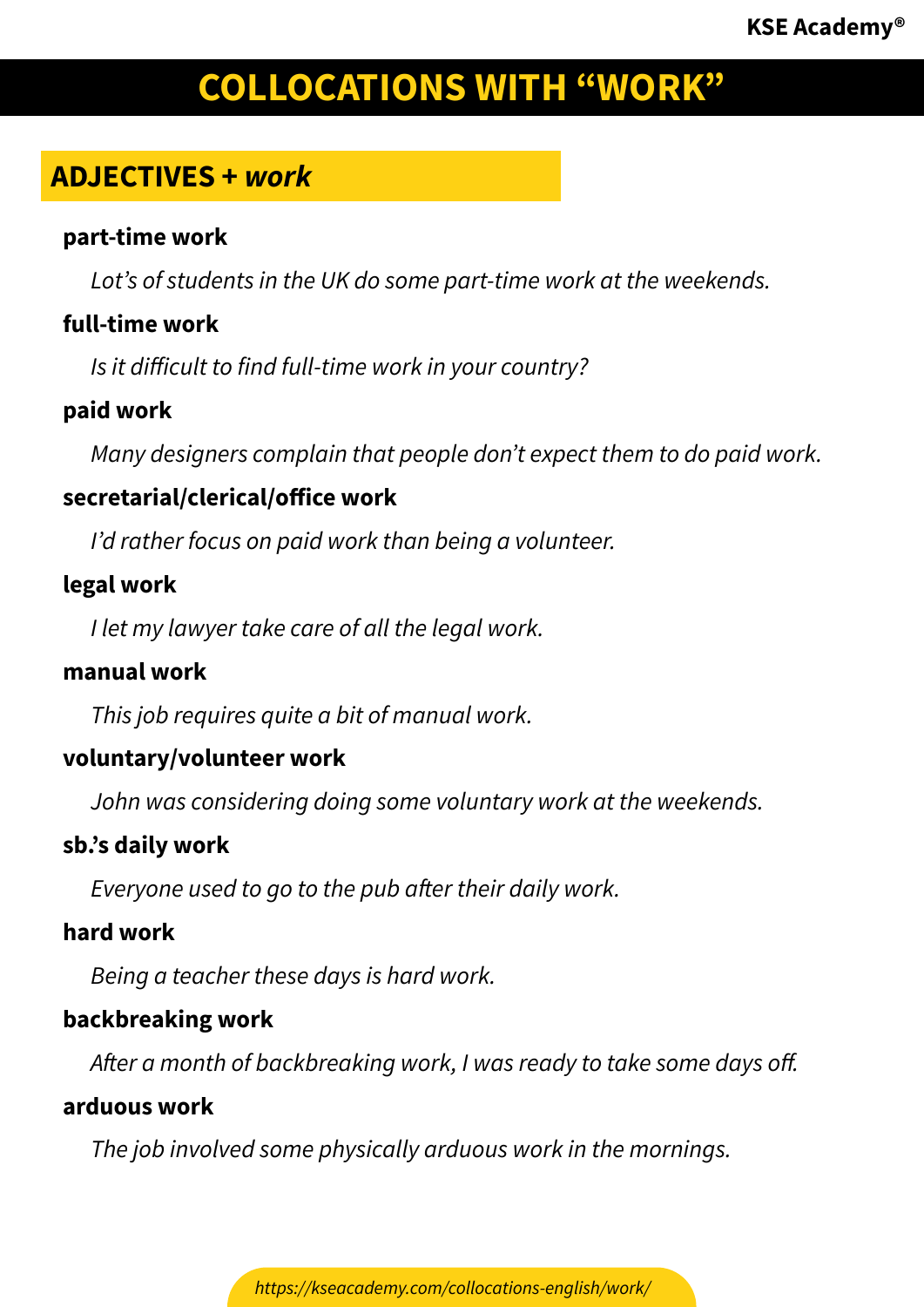# **heavy work**

*Being a bricklayer is heavy work – not for everyone!*

# **light work**

*During my first week at the company I was only given light work to do.*

# **PHRASES with** *work*

#### **sb.'s line of work**

*You can't just take a leave of absence in my line of work.*

#### **the work environment**

*The work environment at the agency was fantastic.*

# **work practices**

*The manager is constantly trying to implement new work practices.*

#### **work ethic**

*Anyone can find success if they have a strong work ethic.*

# **be out of work**

*Most of my friends are out of work or stuck in a rut*.

# **a piece of work**

*My oldest son is such a piece of work!*

# **have your work cut out (for you)**

*The hockey team will have their work cut out if they want to win.*

# **work in progress**

*The yard is still a work in progress. It will be ready in a month or two.*

# **all work and no play (makes Jack a dull boy)**

*Take a break, will you? All work and no play makes Jack a dull boy!*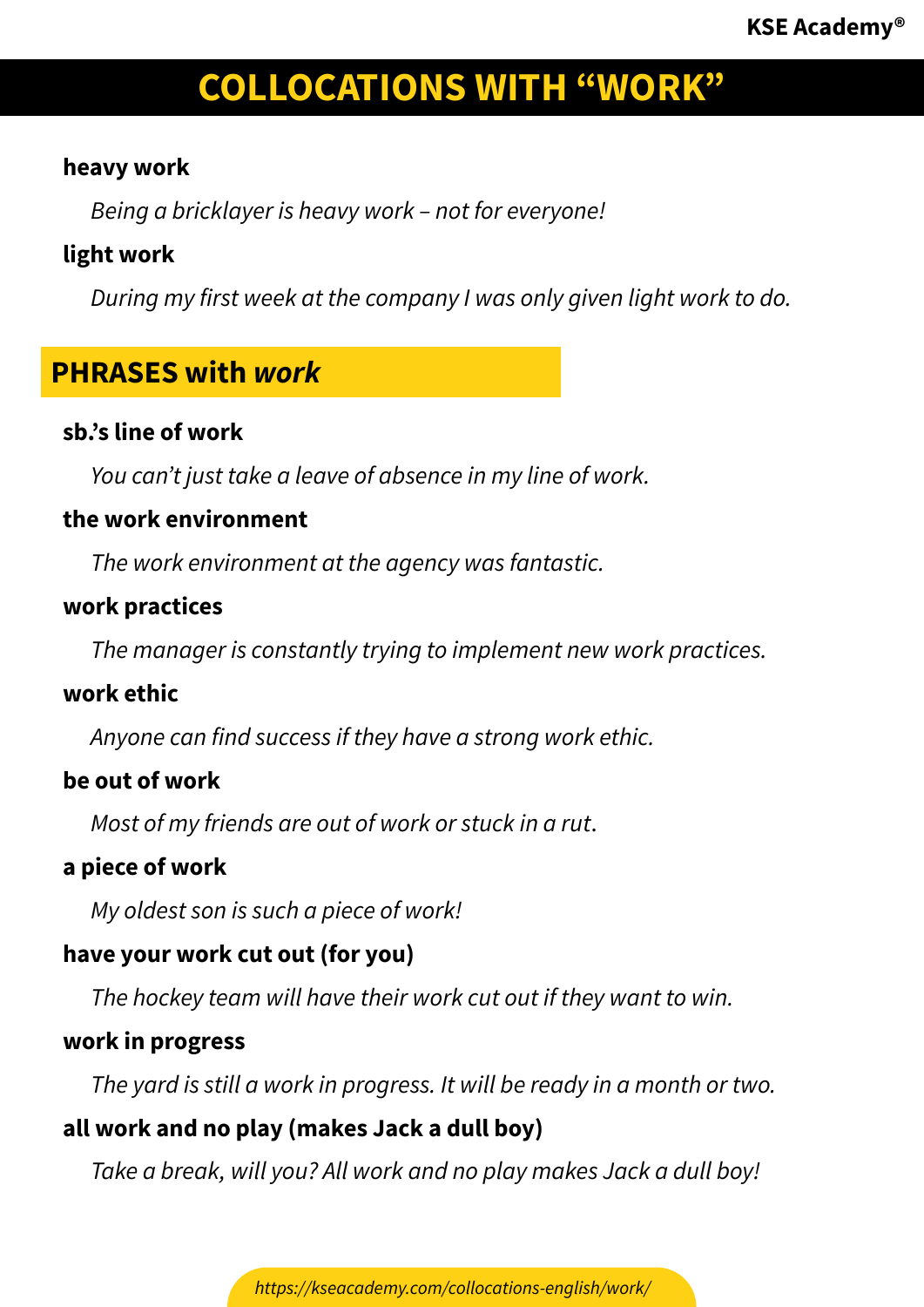# **make heavy/hard work of sth.**

*She makes hard work of her assignments by waiting until the last minute.*

# **make short/light work of sth.**

*We'll make light work of this project now that you've joined the team.*

# **sth. is in the works**

*They some plans in the works, but nothing could be made public yet.*

#### **a work of art**

*Stanley's films are considered important works of art.*

#### **get sth. to work**

*I've tried to fix the remote, but I can't get it to work.*

# **work both ways**

*We're willing to negotiate the offer, but it has to work both ways.*

# **work your way to/through sth.**

*Why can't you work your way through college like your parents did?*

# **work sb. hard**

*The company I work for is infamous for working its employees hard.*

# **work your fingers to the bone**

*Sheila worked her fingers to the bone renovating her apartment.*

# **work your butt/ass/arse off**

*Sarah and Jonah work their arses off the whole semester.*

# **it works for me/you/etc.**

*Work few extra hours today and having tomorrow off? It works for me!*

# **work wonders/miracles**

*Jane loved her new face cream. It worked wonders on her dry skin!*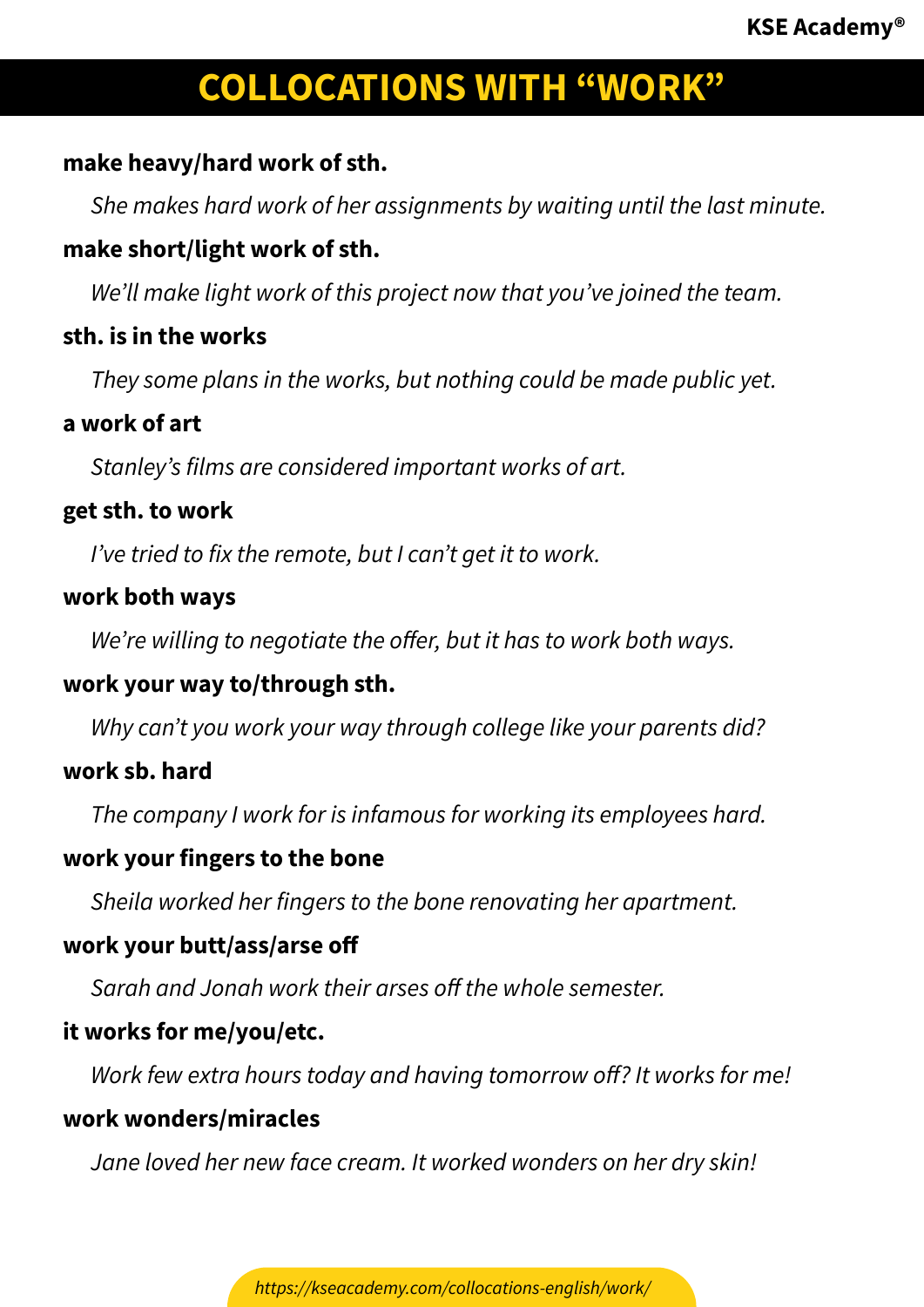# **work sb.'s magic**

*My dad's the one who can fix the car by working his magic.*

# **work one's way up**

*Lauren managed to work her way up the company in a couple of years.*

# **work sth. out**

*We need to work out our schedule for tomorrow.*

# **work days/nights/weekends/etc.**

*I'm so fed up with working nights. I'm exhausted all day!*

# **Prepositions with WORK**

#### **at work**

*Sorry, brother, I'm at work now. I'll call you later.*

# **work in (a city/area/industry)**

*Many people who work in London actually live on the outskirts.*

# **work at (an organisation/company)**

Rob worked at the same bank for 20 years before getting the axe.

# **work for (a person/company)**

*I don't think I can keep working for my boss any longer.*

# **work as (a profession)**

*Rachel worked as a teacher until she decided to quit.*

# **work on (a project/task)**

*The children have been working on a secret project all week.*

# **work under (a person)**

*Working under Jane hasn't been easy, but it's been rewarding.*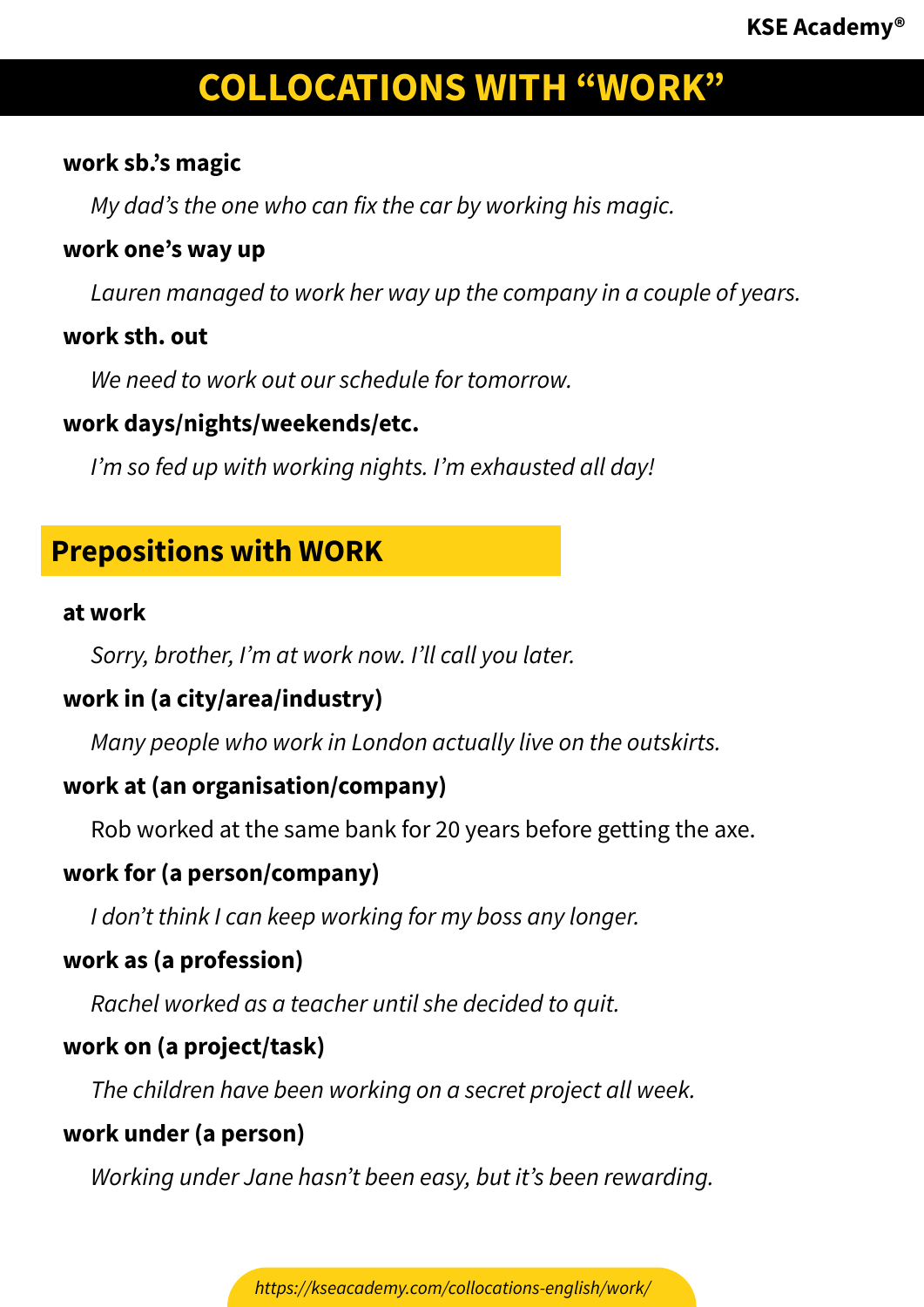# **work towards (a solution/agreement)**

*The two parties struggled to work towards an agreement*

# **work against (sth./sb.)**

*The right-wing party is constantly working against socialist measures.*

# **VERBS + work**

#### **start work**

*He started work as a web developer for an important agency.*

# **look for work/seek work**

*Beth's a bit desperate. She's looking for any kind of work she can do.*

#### **find work**

*It's impossible to find decent work in this industry.*

# **return to work/go back to work**

*When do you go back to work?*

#### **carry out work**

*The work was carried out by three office clerks.*

#### **do work**

*I need to go home early. I have some work to do.*

# **set to/get to/get down to work (=start work)**

*They got down to work early so they could leave sooner.*

# **undertake work**

*None of the teenagers wanted to undertake voluntary work.*

# **work starts/begins**

*What time does work begin tomorrow?*